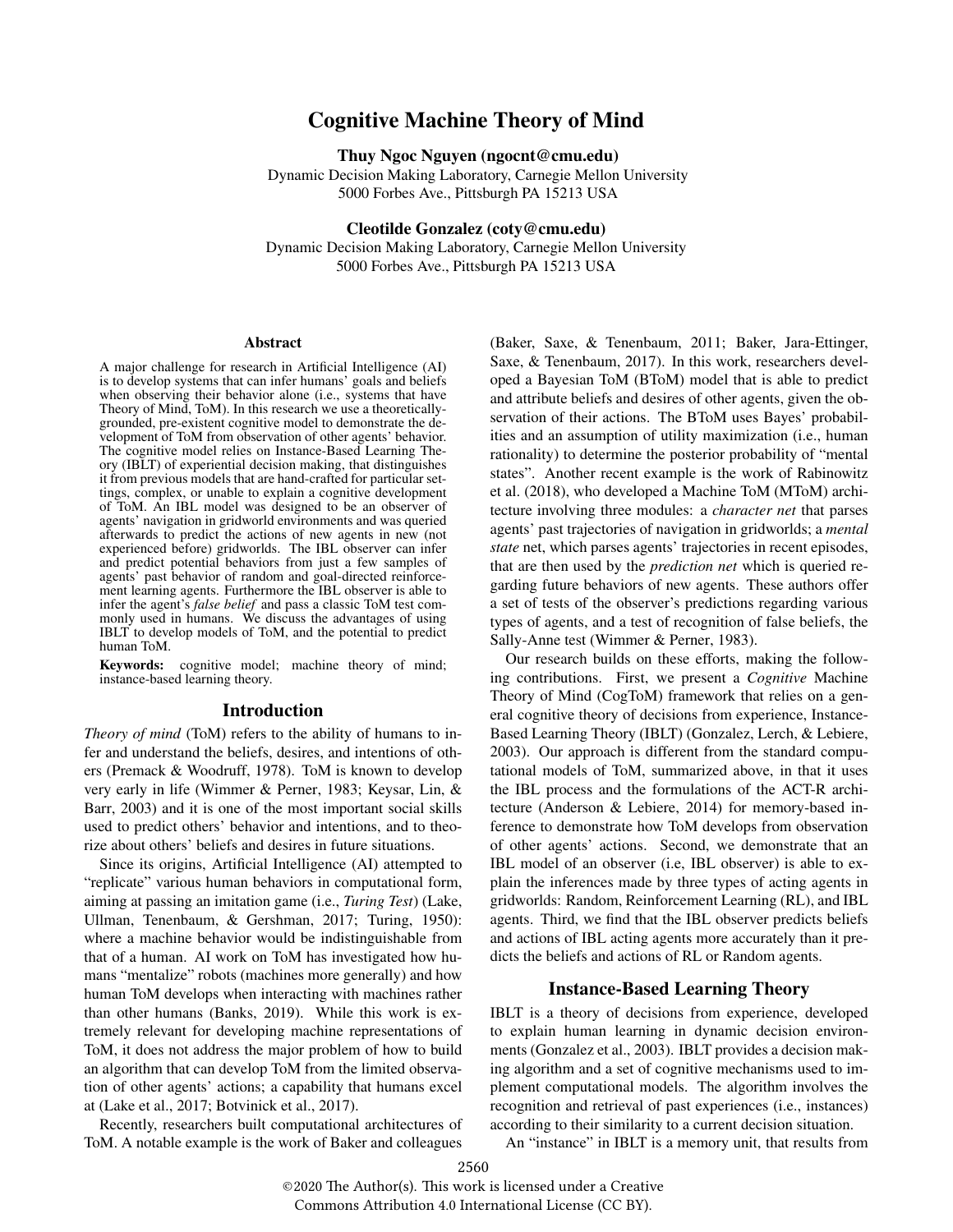the potential alternatives evaluated. These are memory representations consisting of three elements: a situation (*S*) (set of attributes that give a context to the decision, or state *s*); a decision (*D*) (the action taken corresponding to an alternative in state *s*, or action *a*); and a utility (*U*) (expected utility *u* or experienced outcome *x* of the action taken in a state).

IBLT relies on sub-symbolic mechanisms that have been discussed extensively (e.g. (Gonzalez et al., 2003; Gonzalez & Dutt, 2011; Gonzalez, 2013)), but we summarize here for completeness. Each instance *i* in memory has a value of *Activation*, which represents how readily available that information is in memory (Anderson & Lebiere, 2014). A simplified version of the Activation equation captures how recently and frequently the considered instances are activated:

$$
A_{i} = \ln \left( \sum_{t' \in \{1..t-1\}} (t - t')^{-d} \right) + \sigma \ln \frac{1 - \gamma_{i}}{\gamma_{i}}, \qquad (1)
$$

where  $d$  and  $\sigma$  are respectively the decay and noise parameters; *t'* refers to the previous timestamp in which the outcome of instance *i* was observed resulting from choosing an action *a* at state *s*. The rightmost term represents the Gaussian noise for capturing individual variation in activation, and γ*<sup>i</sup>* is a random number drawn from a uniform distribution  $U(0,1)$ .

Activation of an instance *i* is used to determine its memory retrieval probability:

$$
p_i = \frac{e^{A_i/\tau}}{\sum_l e^{A_l/\tau}},\tag{2}
$$

where  $\tau = \sigma$ √ 2 representing the variability in recalling instances from memory, and *l* refers to the index of all stored instances to normalize *p<sup>i</sup>* .

The expected utility of taking action *a* at state *s* is calculated through a mechanism in IBLT called *Blending*:

$$
V(s,a) = \sum_{i=1}^{n} p_i x_i.
$$
 (3)

Essentially, the blended value is the sum of all the outcomes weighted by their probability of retrieval, where  $x_i$  is the outcome stored in an instance *i* associated with taking action  $a$  at state  $s$ ;  $p_i$  is the probability of retrieving the instance *i* from memory; and *n* is the number of instances containing the different outcomes for taking action *a* at state *s* up to the last time.

The choice rule in the model is to select the action *a* that has the maximum blended value.

# CogToM: A Cognitive Machine Theory of Mind Framework

In the Cognitive Machine Theory of Mind (CogToM) (Fig 1), an *observer* is a cognitive model that builds ToM by observing the actions of *agents* that play in a gridworld. The observer makes predictions regarding the agent's future behavior, such as a next-step action or the agent's goal in a new

gridworld. The observer should be able to accomplish ToM given full or partial observation of the agent's action traces in past gridworlds. The observer model in CogToM is built according to IBLT (Gonzalez et al., 2003).

# Gridworld

A gridworld is a sequential decision making problem wherein agents move through a  $N \times N$  grid to search for targets and avoid obstacles. We use gridworlds of  $11 \times 11$  size following (Rabinowitz et al., 2018) (see Fig 1). A gridworld contains randomly-located obstacles (black bars) and the number of obstacles varies from zero (no obstacles) to six with the size of  $1 \times 1$ . In each grid, there are four goals of different values, represented as four colored objects (blue, green, orange, and purple), which are put at random locations that do not overlap the obstacles. Starting at a random position (i.e.,  $(x, y)$ ), the agent (black dot) makes sequential decisions about the actions to take (i.e., up, down, left, right) to reach one of the four objects. A sequence of moves from the initial location to the end location forms a *trajectory* (dotted red line) which is produced by the strategy (the sequence of decisions) that the agent takes.

Generally, a gridworld task can be formulated as a Partially Observable Markov Decision Process (POMDP) as in (Rabinowitz et al., 2018). Each POMDP  $M_i$  has a state space  $S_j$ , and each square in the grid is called a state  $s \in S_j$ . At each state *s*, an agent  $A_k$  is required to take an action *a* from an action space  $A_j$ . Each agent follows their policy (i.e. strategy), to decide how to move around the grid. By executing its policy  $\pi_k$  in the gridworld  $\mathcal{M}_j$ , the agent  $\mathcal{A}_k$  creates a trajectory denoted by  $T_{kj} = \{(s_t, a_t)\}_{t=0}^T$ . If the agent has a full observation of the grid, POMDP is referred to as MDP.

## Models of Acting Agents in the Gridworld

We consider three different types of acting agents that play in the gridworlds: *Random*, *Reinforcement Learning* (RL), and *Instance-based Learning* (IBL) agents.

A random agent *A<sup>k</sup>* selects an action *a* in state *s* based on the probability  $\pi_k(a|s)$ . Precisely, the policy of  $A_k$  is drawn from a Dirichlet distribution π*<sup>k</sup>* ∼ *Dir*(α) with concentration parameter  $\alpha$ , so that  $\sum_{a \in A} \pi_k(a|s) = 1$  and  $\pi_k(a|s) > 0$ .

A RL agent uses a tabular form of *Q-learning* algorithm, a quintessential temporal difference approach (Sutton, Barto, et al., 1998). In general, the goal of the RL agent  $\mathcal{A}_k$  is to estimate the optimal state-action values referred to as *Q*-values, where  $Q(s, a)$  returns the expected future reward of action *a* at state *s*. Initially, all the *Q*-values are set to zero and then are iteratively updated. Given enough iterations, the agent can learn the optimal Q-values denoted by  $Q^*(s, a)$ , and for each state *s* the agent selects the action having the highest *Q*value,  $\pi_k^*(s) = \text{argmax}_a Q^*(s, a)$ . As our main concern is in the performance of the IBL observer rather than the agents, we only explore *Q-learning* agents since the temporal difference method corresponds closely to the learning behaviors of humans (Sutton et al., 1998), though the implementation of different RL algorithms is entirely possible.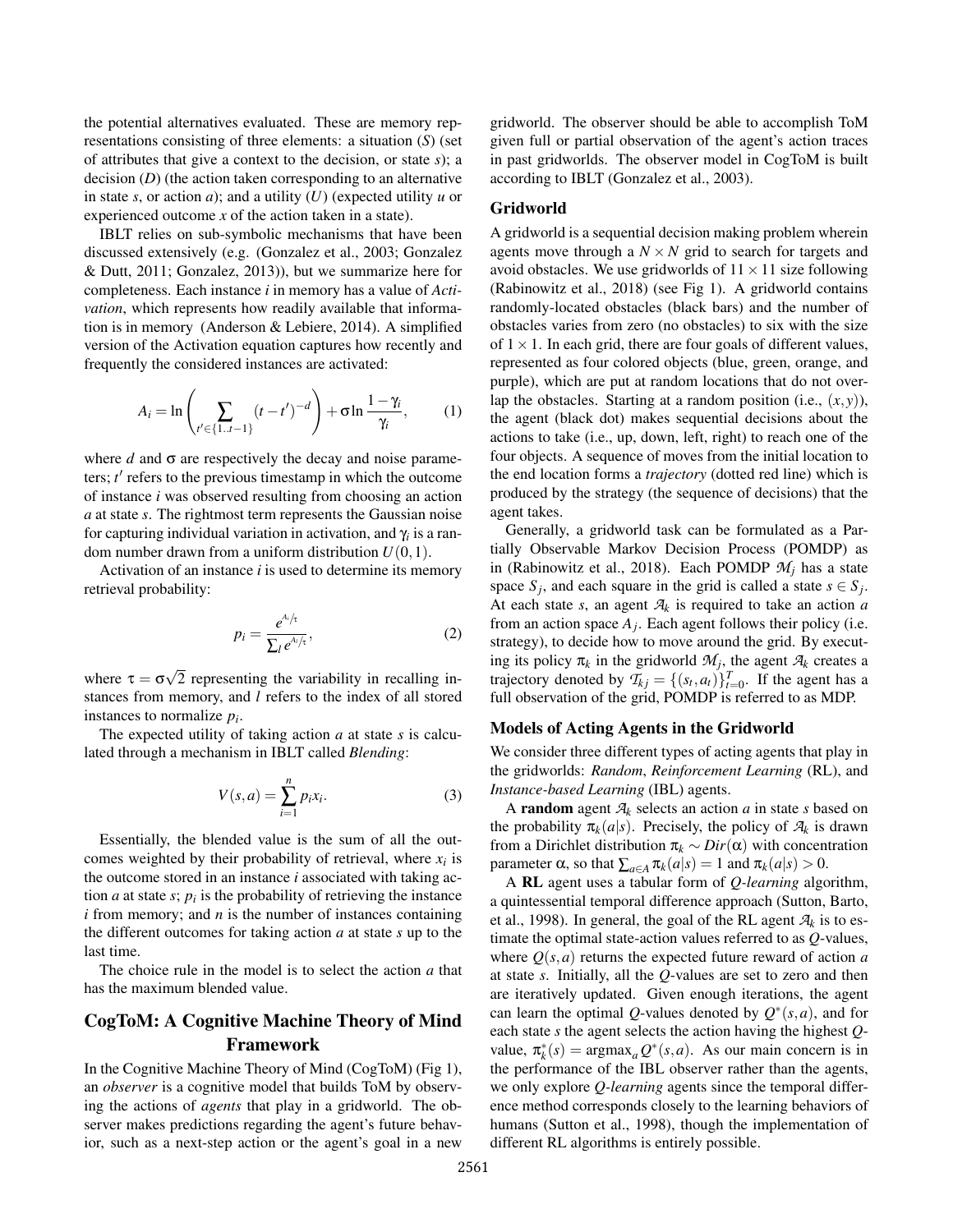

Figure 1: CogToM framework

An IBL agent uses the memory and learning mechanisms in IBLT. However, we also explore a currently under-studied situation in IBL models, wherein feedback is sparse and delayed. In the gridworld task, the representation of an *instance* is defined by a triplet  $(s, a, x)$ , where *x* is the observed or expected outcome resulting from taking action *a* at state *s* (i.e., the state is the location of the agent, defined by the x-y coordinates) in a certain grid. When making a prediction about which action *a* the agent  $A_k$  will take at state *s*, the IBL agent selects the action with the highest expected utility using the *blended* value (Equation 3).

Importantly, the agent only gets the real outcome at the end of each episode, typically entailing a sequence of trials. Thus, the IBL agents must learn to update the expected outcome from the consequent reward or penalty, so that different instances are either reinforced or penalized accordingly. To that end, we employ an exploratory mechanism of delayed feedback in the IBL model, where the actual observed outcome is assigned equally to all actions taken in a trajectory. That is, considering the trajectory  $T_k = \{(s_t, a_t)\}_{t=0}^T$  if the  $A_k$ gets the outcome  $x'$  at the end of the episode  $(t = T)$  then outcome of executing  $\{(s_t, a_t)\}_{t=0}^{T-1}$  is all updated to *x'*.

## IBL Observer

IBL observer is a model that is identical to the IBL agent (i.e., the theoretical principles of the IBL model are the same). However, the IBL observer learns from the observations of the agent's decisions in the gridworld, while the IBL agent actually makes the decisions in it.

An instance in the IBL observer is structured in an identical fashion to the IBL agent. The logic behind the IBL observer model, however, is that it learns from past observations of action traces taken by agents in the gridworld, in order to infer and predict the agent's behavior in the *new* gridworld.

The "past experience" of the IBL observer is implemented as proposed in (Lejarraga, Dutt, & Gonzalez, 2012; Gonzalez & Dutt, 2011): inserting "pre-populated instances" in the model's memory. The pre-populated instances correspond to the sequence of decisions the agents made in multiple episodes. More precisely, each observed trajectory  $T_{ki}$  produced by an agent  $A_k$  following its policy  $\pi_k$  in POMDP  $M_i$ is structured as pre-populated instances in the IBL observer's memory. Presumably, each agent has their true reward signal  $R_k$  that defines their goal and desire (and that is reflected in the path taken in the task). Derived from the observable actions of the agent, the observer first needs to infer the agent's true reward function which is inaccessible to the IBL observer. Then based on the inferred reward, the IBL observer makes the prediction about the agent's behavior in the new environment. Simply put, the goal of the observer is not only to infer the agent's objectives or rewards but also to learn the path the agent would take in a new environment derived from the inference. This differentiates our work from the approach of Inverse Reinforcement Learning (Ng, Russell, et al., 2000) which is merely aimed at finding a reward function that explains the given agent's history of behavior.

# Experiments

To evaluate whether the IBL observer model is able to develop ToM (i.e., the ability to predict desires and beliefs of agents in new gridworld environments), we conducted three experiments including: (1) an *arbitrary goal*, (2) a *goaldirected* task, and (3) a robust test of ToM: *false beliefs*.

It is important to emphasize that in these experiments none of the parameters of any of the models were optimized in any way. The parameters of the agents' models and those of the observer IBL model were "default" values, commonly used in the literature. The IBL observer's parameters were  $\sigma =$ 0.25 and  $d = 0.5$  values that come from the ACT-R cognitive architecture (Anderson & Lebiere, 2014).

## Experiment 1: Arbitrary Goal with Random Agents

In this experiment, random agents aim at obtaining one of the four colored objects within a 31 step limit. We created different types of random agents based on their action strategy, i.e. their policy  $\pi_k$ . In turn, given behavioral trajectories of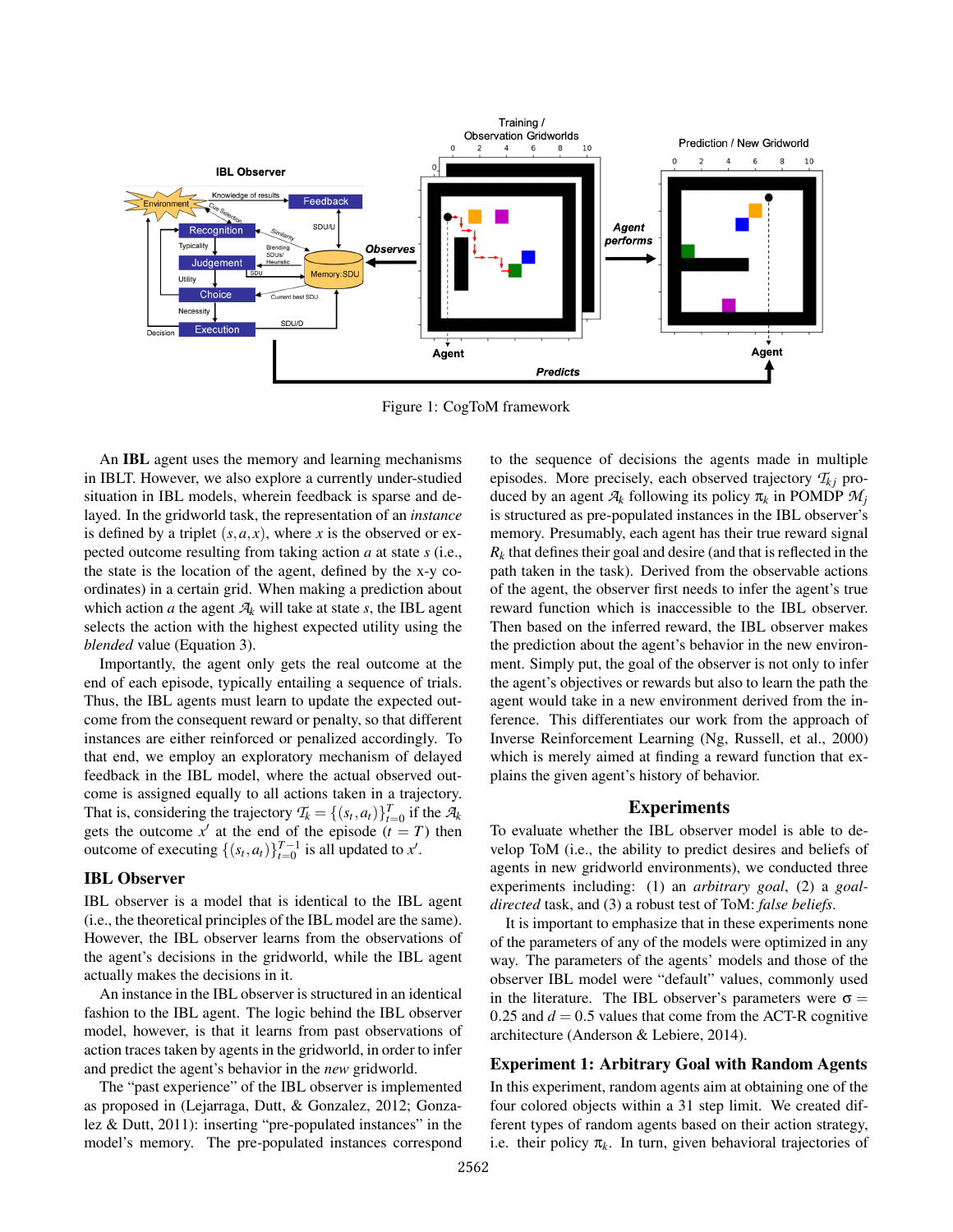

Figure 2: Accuracy of the IBL observer's prediction about the Random agents' initial actions

these random agents on randomly generated gridworlds, the IBL observer was tasked with predicting the initial action that each of the random agents in a new gridworld.

More concretely, we defined different random agents by varying concentration parameter  $\alpha$  in each agent's policy that was drawn from a Dirichlet distribution  $\pi_k \sim Dir(\alpha)$ . If  $\alpha$  is close to 0 then the policy of an agent is characterized to be near deterministic. Take, for instance, the agent with  $\pi_k \sim$  $Dir(\alpha = 0.01)$ , it belongs to the class of agents that is very likely to head in one specific direction (either up, down, left or right). Conversely, if  $\pi_k \sim Dir(\alpha = 3)$  then the characteristic of the agent's type is far more stochastic.

We trained an IBL observer by letting it observe the trajectory of the corresponding agents that were randomly generated in various POMDPs. We manipulated the number of past gridworlds (*Npast*) from which the observer could learn to evaluate its performance.

Experimental Setup. We considered five alternative values of  $\alpha = \{0.01, 0.03, 0.1, 1, 3\}$  and  $N_{past} = \{0, 1, 5\}$ . The number of observed agents for each type is 100, and the observer was trained for each type of agent separately on *Npast* gridworlds. Then, given an agent's position in a new gridworld, the IBL observer was queried about that agent's next action. There was no reward function for the random agents as consuming any of the four objects terminated the episode. The accuracy was measured by the proportion of the accurately predicted actions relative to the agent's true next action.

Results. The average of 100 random agents of each type are reported in Fig 2. When  $N_{past} = 0$ , the curve is flat and nearly constant over the different types of agents since the observer's prediction is independent of  $\alpha$ . In contrast, the IBL observer's accuracy immediately increases as the number of past observations increases to  $N_{past} = 1$  and 5. It is easier for the IBL observer to predict the agents' behavior with near deterministic policies and the accuracy diminishes as the value of  $α$  increases.

## Experiment 2: Goal-Directed Task with RL Agents

The task is set such as that a RL agent is driven by a goal or reaching a particular object that has the highest reward within 31 steps. Consuming any of the other objects results in the termination of the episode.

The IBL observer was required to predict the RL agent's behavior in a new world, given either full or partial observation of the agent's trajectory in a randomly generated training gridworld (MDP). It is important to stress that even though the RL agent's behavior was observable, its reward function along with its policy were completely unknown to the IBL observer. Hence, the IBL observer's mission is to learn to infer which object the agent desires to consume, which is determined by its reward function and transferable to a new gridworld, and then to make behavioural predictions of the agent in the new environment.

We first experimented with the case when the IBL observer was provided with an RL agent's full trajectory in the past gridworld (i.e., *full information*) and then we inspected how the IBL observer performed when it was limited to observing only a partial trajectory (i.e a single action pair in the past MDP, *partial information*).

We analyzed the association between IBL observer's accuracy with full or partial information, varying the number of past MDPs (*Npast*), to assess the IBL observer's predictions about the RL agent's behavior in a new gridworld.



Figure 3: Illustration of the IBL observer's predictions about the behaviors of goal-directed agents

Experimental Setup. The discount factor  $\gamma$  and learning rate in the RL agent's model were set to 1 and 0.1. Additionally, each agent  $A_k$  was driven by a fixed reward function that rewards the agent with  $r_{k,o} \in (0,1)$  for consuming an ob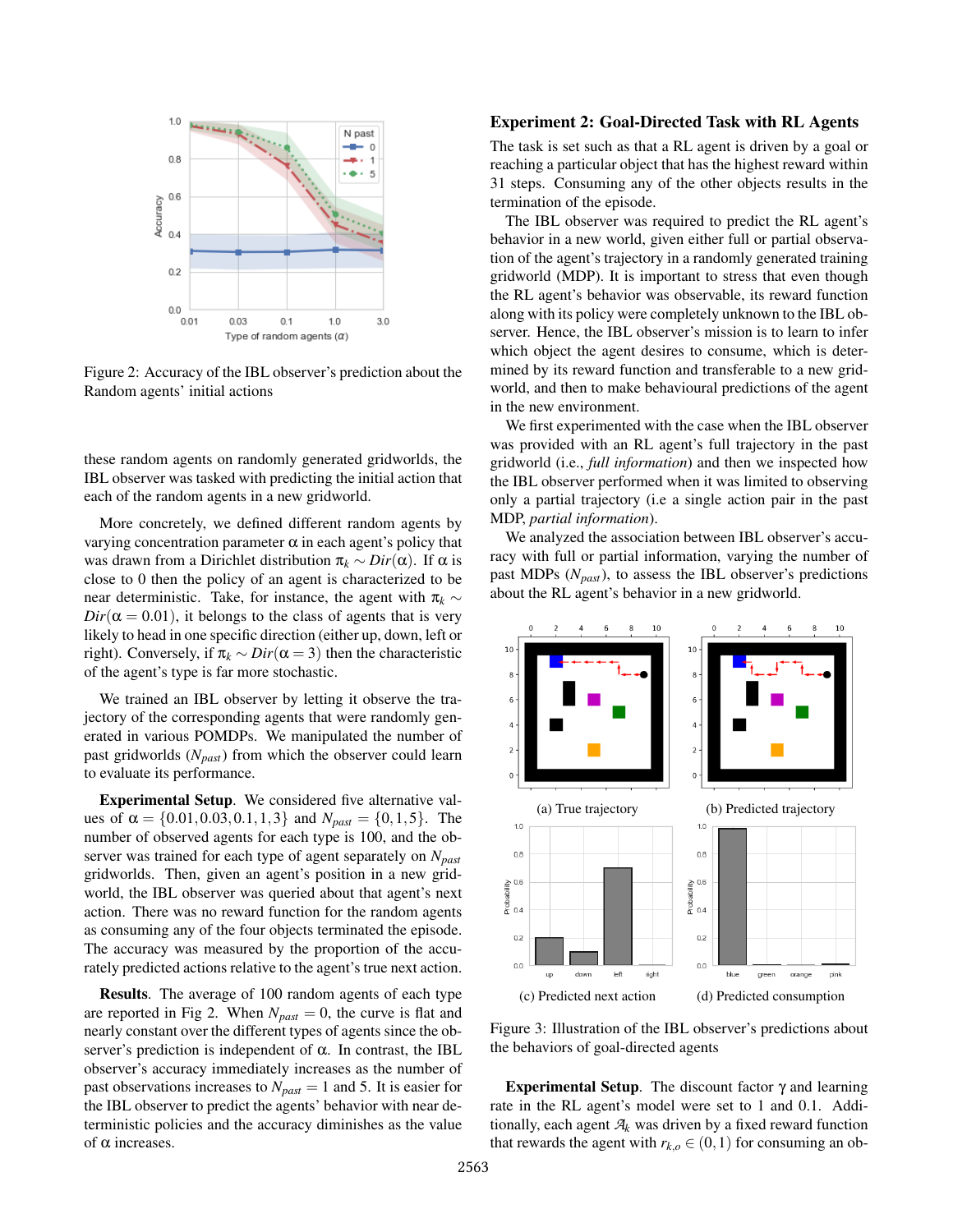ject  $o$ . The vector  $r_k$  was drawn from a Dirichlet distribution with concentration parameter  $\alpha = 0.01$ , which signified that the agent  $A_k$  was favourably attracted to a specific object.

The agent was also penalized for each move and for walking into a wall, 0.01 and 0.05, respectively. Given that the *Q-learning* algorithm (i.e. the RL agent) only converges to optimal values under specific conditions (Dayan & Watkins, 1992), and that to be more in line with human reasoning, the object that the agent consumed by following its sub-optimal policy with respect to the predefined reward function  $r_k$  was considered the ground truth. The agent is arguably not always successful in obtaining its true goal (i.e., the object with the highest reward) even though it was trained to be competent at the task after a certain number of episodes, e.g. 500.

As the agent's reward function was concealed from the observer, only the *observable* actions were used for the IBL observer's training. In case the agent's full trajectory was provided, the IBL observer derived from the probability distribution over the objects consumed by the agent in the past MDP to learn about the agent's reward function. When only a single action pair was provided (partial information), the IBL observer was trained to identify the preferred object based on the movement direction of the agent's action.

Given the initial location of an agent in a new gridworld, the IBL observer was queried about: (1) the next-step action that the RL agent would take, and (2) the object the RL agent would consume by the end of the episode. We measured the difference between the RL agent's true behaviors (the ground truth) to the IBL observer's predictions. For the analysis of partial trajectories, the value *Npast* was varied from 0 to 10. The experiment was run on different 100 RL agents, and then, we averaged the prediction accuracy over these agents.

Results. Fig 3a and 3b illustrate that the IBL observer's predicted trajectory of the RL agent in a new gridworld is qualitatively aligned with the true trajectory of the agent. Fig 3c and 3d show the IBL observer's predictions of the agent's next action and the object consumption. In the new gridworld the IBL observer predicts the probability of taking the action "left" with about 70% accuracy, and the consuming of "blue" object with about 98% accuracy. The average results from the 100 agents show a mean accuracy in predicting next action is  $0.515 \pm 0.08$  and the goal consumption is  $0.687\pm0.09$  with 95% confidence level.

Regarding partial trajectories, Fig 4a and 4b demonstrate that increasing *Npast* can lead to the improvement in the IBL observer's prediction accuracy of the next-step action and of the intended goal.

## Experiment 3: False-belief Test with three Agents

Similar to Rabinowitz et al. (2018) we tested the IBL observer for the recognition of agents' *false beliefs* using the *Sally Anne test* (Baron-Cohen, Leslie, & Frith, 1985; Goodman et al., 2006). The Sally-Anne test maps onto the gridworld setting as follows (Table 1): we generated a set of gridworlds in which an agent  $A_k$  was trained to be a blue-object-preferring, but it was required to reach a subgoal (i.e. an additional ob-



Figure 4: Accuracy of the IBL observer's prediction about the RL agents' behavior when varying *Npast*

Table 1: An overview of simulation design

| Sally-Anne test              | Gridworld task                                   |
|------------------------------|--------------------------------------------------|
| a) Sally places a marble     | a) An agent $\mathcal{A}_k$ is trained to be a   |
| in a basket                  | blue-object-prefereing agent                     |
| b) Sally moves away          | b) $\mathcal{A}_k$ is forced to reach a subgoal  |
| c) Anne puts the marble      | c) The location of the preferred object          |
| to a box                     | is swapped                                       |
| d) Where will Sally look for | d) At the subgoal, where will $\mathcal{A}_k$ go |
| her marble when returning    | to find the preferred blue object                |
| (the basket or the box)?     | (its original or new location)?                  |

ject) first before returning to consume its preferred blue object. During this time, the location of the preferred object was swapped. Eventually the IBL observer was asked to predict whether or not the agent  $A_k$  would return to the original location of the blue object.

As the subject of the test, the IBL observer was aware of the changes in the gridworld (i.e. the swap event), hence it is expected to indicate that if the agent  $A_k$  sees the swap then  $A_k$  it will not go back to the original location, but if the agent is not aware of the swap then it will return to the original location of the blue object. This test will signify that the IBL observer is able to model the agent's true and false beliefs.

Importantly, in this test we considered three kinds of agents: Random, RL, and IBL agents. We included an IBL model as an agent to explore whether the IBL observer would be more accurate in developing ToM of an IBL agent than of other models (RL or Random agents) that, by definition, are less aligned with the IBL observer's beliefs.

Experimental Setup. We examined the effect of the swap event on the behavior of the three types of agents, and on the IBL observers' performance. We compared how the agents behaved in the absence and presence of the swap event and how the IBL observer performed when observing each of the three types of agents.

When the swap event occurred, the locations of the four objects were randomly permuted. Moreover, we introduced a distance variable (*dist*) to control whether or not an agent sees the change. If the swap occurred within the agent's view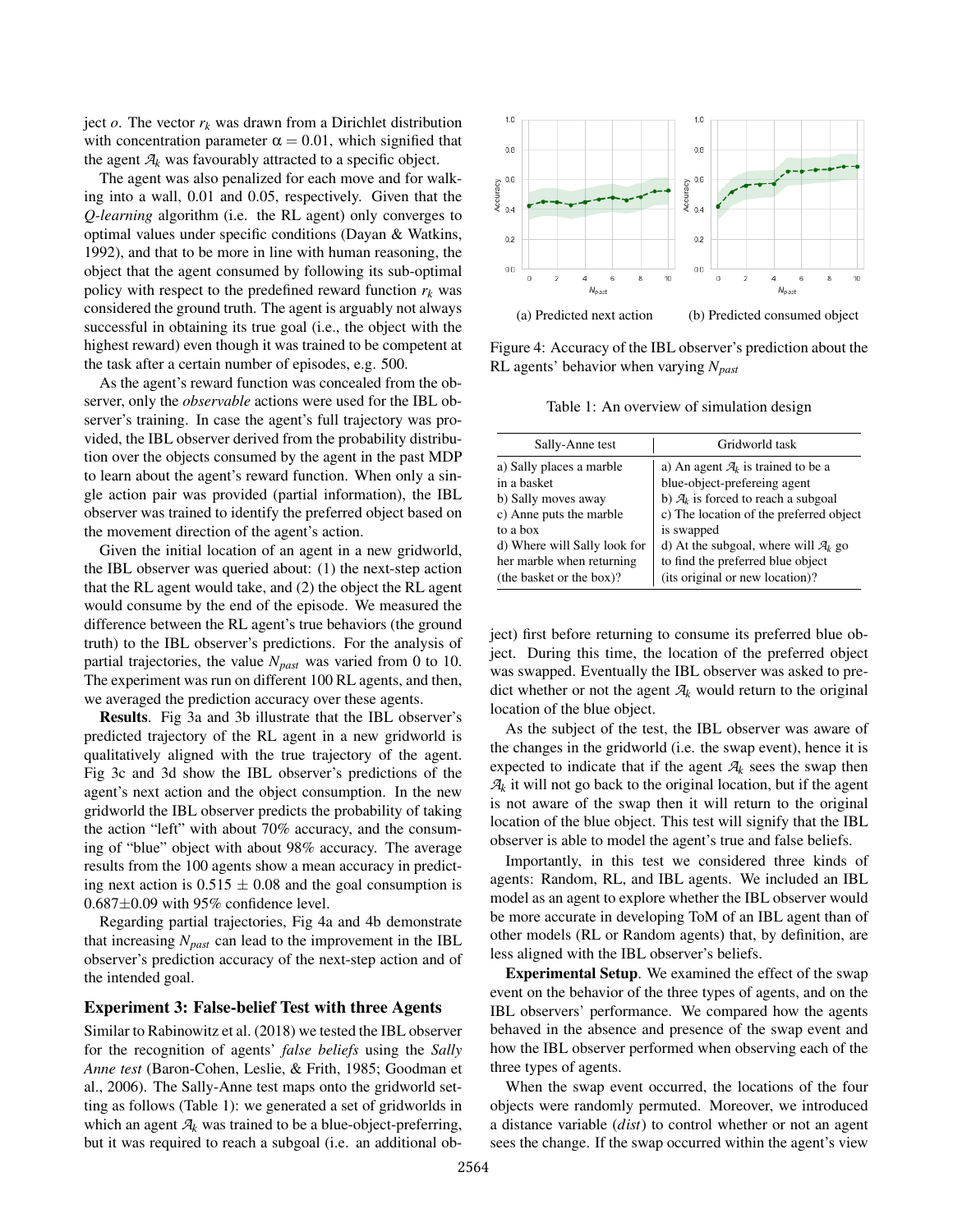

Figure 5: Effect of swap events on the agents' true behavior and on the prediction of IBL observer about the agents' behavior

(i.e. the distance between the agent's and the preferred object's location is within a 2-block radius), the agent' policy was updated according to the change. Conversely, if the swap was outside the agent's view, its policy remained unchanged, which exhibits a sign of a false belief. The agent was rewarded with 1 for consuming the subgoal and a particular preferred object (e.g. the blue object in this experiment).

Since an agent was tasked with consuming the subgoal first and then the preferred object, only the agent's policy in the episodes in which such condition was satisfied were selected for the IBL observer to learn. Hence, the observer was informed about the distance variable, and it could derive the agent's preferred object from looking at what was consumed after the subgoal. The point here is that the observer must infer the agent's beliefs from just observing how the agent behaved when the swap event occurred and when it did not.

To do that, the observer was trained to observe the relative importance between the swap distance and the ratio of how frequently the agent went back to the preferred object's original location over a certain number of episodes (e.g. 500). For instance, if the swap happened within the agent's sight then it was less likely to return to the original location (the low frequency). In contrast, if the swap event occurred out of the agent's view then the frequency of revisiting the original position was high.

To evaluate the impact of the swap event on the agent's policy, we used the Jensen-Shannon divergence (*DJS*) between the probability distribution over the locations associated with the four objects that the agent consumed at the end of the episode in the swap and no swap conditions. Basically, *DJS* scores between 0 (i.e., the two distributions are identical) and 1 (i.e. the two distributions are maximally different). Likewise, we measured *DJS* to study how the swaps would affect the IBL observers' prediction about the agents' behavior.

Results. Fig 5 shows the performance of each of the three types of agents: Random, RL and IBL agents (100 different agents of each type). As we observed, IBL agents outperform the RL and Random agents in distinguishing the absence and the presence of the swap event when it is visible to the agent  $(dis \leq 2)$  (solid line section between swap distance 1 and 2). In particular, when the swap event occurs within the agents' view, the IBL model shows a larger divergence score  $D_{JS}(swap, \neg swap)$ , given that the probability distribution of the agent's behavior in swap and no swap events is expected to be different. When  $dist > 2$ , by contrast, the swap event is invisible to the agent (dot lines), and hence the agent is unable to recognize the difference between swap and no swap events, leading  $D_{IS}(swap, \neg swap)$  to be close to 0. Evidently, the Random agents completely fail to differentiate between these two events since its  $D_{JS}$  is small and nearly constant regardless the swap distance.

Fig 5 further reports the results obtained from the IBL observer, when observing 100 agents for each type of Random, RL, IBL agents in terms of *DJS*. The IBL observers can make the predictions that qualitatively resemble the RL and IBL agents' true behaviors. This, however, does not hold for the Random agents since when the swap occurred but not visible to the agents, the Random agents still were less likely to turn back to the original location due to their random characteristics. As a result, the IBL observer mistakenly learned that the agents saw the swap so they moved away, which results in the increase of *DJS*.

Finally, we measured the differences between the predictions of the IBL observer about the agents' behavior in terms of Root Mean Square Error (RMSE). The RMSE in predicting the Random, RL and IBL agents' actions is 0.242, 0.071 and 0.048, respectively. The result corroborates our hypothesis that the IBL observer can provide better predictions about the IBL agents than other agents.

## **Conclusions**

We introduce CogToM, that uses a cognitive model generated from IBLT (Gonzalez et al., 2003) to demonstrate the development of ToM from observation of actions of acting agents. This is an advancement over current models of ToM, given that IBL models are cognitively plausible and rely of a